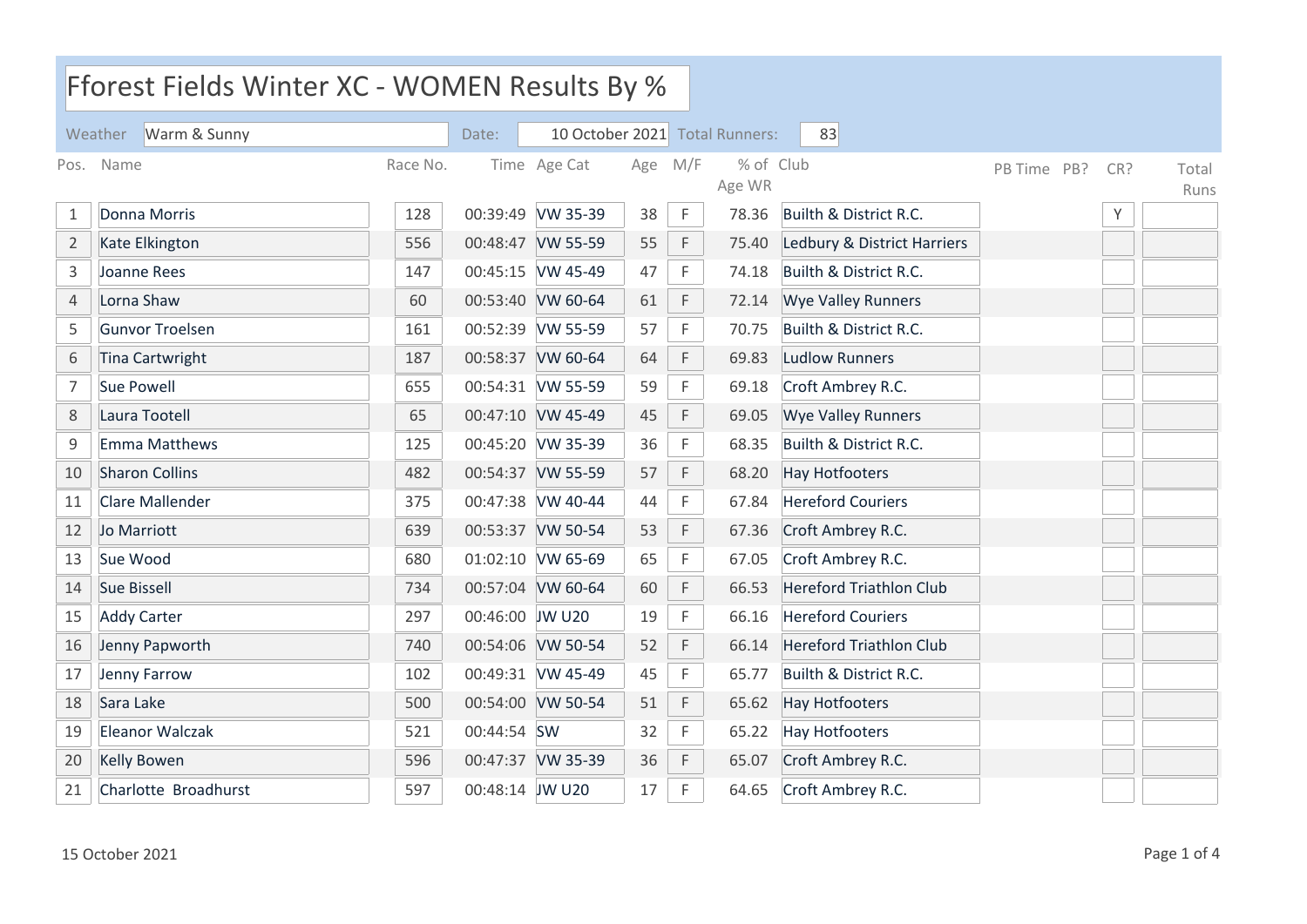| Pos. | Name                  | Race No. |             | Time Age Cat      |    | Age M/F     | % of Club |                                | PB Time PB? | CR? | Total        |
|------|-----------------------|----------|-------------|-------------------|----|-------------|-----------|--------------------------------|-------------|-----|--------------|
|      |                       |          |             |                   |    |             | Age WR    |                                |             |     | Runs         |
| 22   | Sahrah Wilding        | 576      |             | 00:56:29 VW 50-54 | 54 | $\mathsf F$ | 64.53     | <b>Presteigne Pacers</b>       |             |     |              |
| 23   | <b>Steph Main</b>     | 637      |             | 00:54:09 VW 45-49 | 49 | F           | 63.84     | Croft Ambrey R.C.              |             |     |              |
| 24   | Liz Davies-Ward       | 738      |             | 00:58:46 VW 55-59 | 58 | F           | 63.78     | <b>Hereford Triathlon Club</b> |             |     |              |
| 25   | Nicola Emerson        | 739      |             | 00:51:04 VW 45-49 | 45 | $\mathsf F$ | 63.77     | <b>Hereford Triathlon Club</b> |             |     |              |
| 26   | Sue Richards          | 511      |             | 01:05:41 VW 65-69 | 65 | $\mathsf F$ | 63.46     | <b>Hay Hotfooters</b>          | 00:00       |     | $\mathbf{1}$ |
| 27   | Ange Price            | 507      |             | 00:56:24 VW 50-54 | 51 | $\mathsf F$ | 62.83     | <b>Hay Hotfooters</b>          |             |     |              |
| 28   | Amy Smith             | 427      |             | 00:50:07 VW 35-39 | 38 | F           | 62.25     | <b>Hereford Couriers</b>       |             |     |              |
| 29   | Sybil Marsh           | 208      |             | 01:18:40 VW 70-74 | 74 | $\mathsf F$ | 62.16     | <b>Ludlow Runners</b>          |             |     |              |
| 30   | Joanne Tilby          | 670      |             | 00:50:43 VW 40-44 | 40 | $\mathsf F$ | 61.98     | Croft Ambrey R.C.              |             |     |              |
| 31   | Samantha Harper       | 623      |             | 00:54:29 VW 45-49 | 47 | $\mathsf F$ | 61.61     | Croft Ambrey R.C.              |             |     |              |
| 32   | <b>Stephanie King</b> | 631      |             | 01:00:38 VW 55-59 | 57 | $\mathsf F$ | 61.43     | Croft Ambrey R.C.              |             |     |              |
| 33   | Tina Lavelle          | 502      |             | 01:06:43 VW 60-64 | 64 | F           | 61.35     | <b>Hay Hotfooters</b>          |             |     |              |
| 34   | Lisa Boucher          | 81       |             | 00:51:05 VW 35-39 | 36 | F           | 60.65     | Builth & District R.C.         |             |     |              |
| 35   | Susannah Kirk         | 548      |             | 00:53:31 VW 40-44 | 44 | F           | 60.39     | Ledbury & District Harriers    |             |     |              |
| 36   | Emma Stewardson       | 225      |             | 00:53:10 VW 40-44 | 43 | F           | 60.38     | <b>Ludlow Runners</b>          |             |     |              |
| 37   | Victoria Woodhall     | 458      |             | 00:54:55 VW 45-49 | 46 | F           | 60.21     | <b>Hereford Couriers</b>       |             |     |              |
| 38   | <b>Trudy Macklin</b>  | 736      |             | 00:56:39 VW 45-49 | 48 | $\mathsf F$ | 60.14     | <b>Hereford Triathlon Club</b> |             |     |              |
| 39   | Laura Lelievre        | 260      | 00:49:39 SW |                   | 32 | F           | 58.98     | <b>Monross Trailblazers</b>    |             |     |              |
| 40   | <b>Kate Morris</b>    | 388      |             | 00:53:46 VW 40-44 | 40 | $\mathsf F$ | 58.46     | <b>Hereford Couriers</b>       |             |     |              |
| 41   | <b>Ellie Smithers</b> | 429      | 00:50:22 SW |                   | 25 | $\mathsf F$ | 58.14     | <b>Hereford Couriers</b>       |             |     |              |
| 42   | <b>Alison Benwell</b> | 180      |             | 01:04:28 VW 55-59 | 58 | F           | 58.14     | <b>Ludlow Runners</b>          |             |     |              |
| 43   | <b>Kate Jones</b>     | 120      | 00:50:50 SW |                   | 28 | F           | 57.61     | Builth & District R.C.         |             |     |              |
| 44   | Thea Preece           | 659      | 00:51:06 SW |                   | 24 | F           | 57.31     | Croft Ambrey R.C.              |             |     |              |
| 45   | Tanya Bassi           | 759      |             | 00:56:32 VW 40-44 | 44 | F           | 57.16     | <b>Hereford Triathlon Club</b> |             |     |              |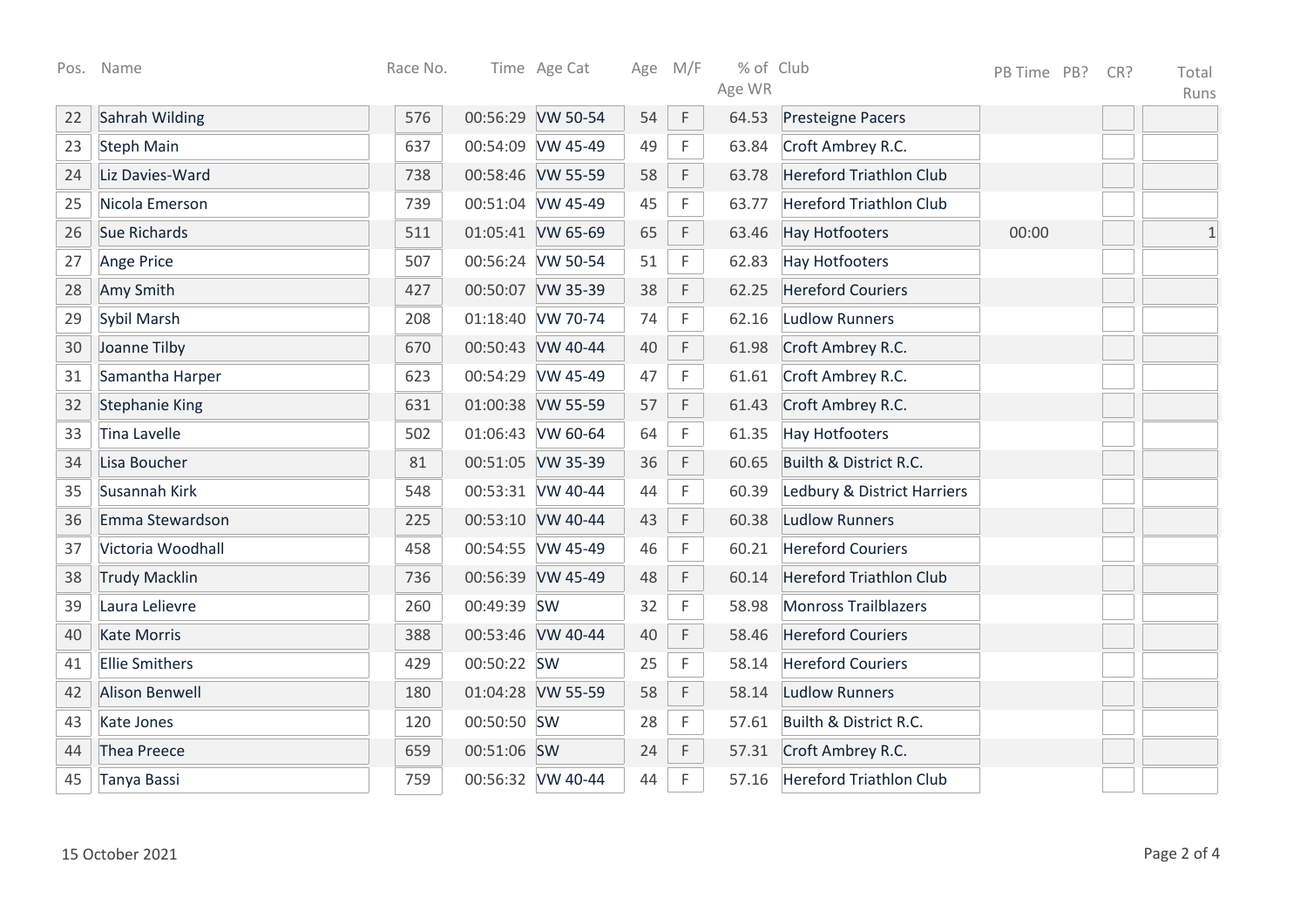| Pos. | Name                  | Race No. |             | Time Age Cat      |    | Age M/F     | % of Club<br>Age WR |                                | PB Time PB? | CR? | Total<br>Runs |
|------|-----------------------|----------|-------------|-------------------|----|-------------|---------------------|--------------------------------|-------------|-----|---------------|
| 46   | Joanne Stanley        | 223      |             | 01:08:07 VW 60-64 | 61 | $\mathsf F$ | 56.84               | <b>Ludlow Runners</b>          |             |     |               |
| 47   | <b>Abbie Smithers</b> | 430      | 00:52:17 SW |                   | 24 | $\mathsf F$ | 56.01               | <b>Hereford Couriers</b>       |             |     |               |
| 48   | Sarah Coggins         | 547      |             | 01:10:45 VW 60-64 | 62 | $\mathsf F$ | 55.78               | Ledbury & District Harriers    |             |     |               |
| 49   | Lucia Demkova         | 246      |             | 00:57:12 VW 40-44 | 40 | F           | 54.95               | <b>Monross Trailblazers</b>    |             |     |               |
| 50   | Anna Georgiou         | 104      |             | 00:58:04 VW 40-44 | 42 | F           | 54.88               | Builth & District R.C.         |             |     |               |
| 51   | <b>Helen Baillie</b>  | 179      |             | 01:05:40 VW 50-54 | 52 | $\mathsf F$ | 54.49               | <b>Ludlow Runners</b>          |             |     |               |
| 52   | <b>Clare Evans</b>    | 758      | 00:54:34 SW |                   | 27 | F           | 53.67               | <b>Hereford Triathlon Club</b> |             |     |               |
| 53   | Lucy Wilding          | 675      | 00:54:48 SW |                   | 28 | F           | 53.44               | Croft Ambrey R.C.              |             |     |               |
| 54   | <b>Kirsty Jenkins</b> | 358      | 00:55:13 SW |                   | 33 | F           | 53.03               | <b>Hereford Couriers</b>       |             |     |               |
| 55   | <b>Louise Reeves</b>  | 661      |             | 01:01:00 VW 40-44 | 44 | F           | 52.98               | Croft Ambrey R.C.              |             |     |               |
| 56   | <b>Wendy Booker</b>   | 181      |             | 01:10:43 VW 55-59 | 57 | $\mathsf F$ | 52.67               | <b>Ludlow Runners</b>          |             |     |               |
| 57   | Deanna Mammatt        | 735      |             | 01:03:45 VW 45-49 | 47 | $\mathsf F$ | 52.65               | <b>Hereford Triathlon Club</b> |             |     |               |
| 58   | <b>Clare Preece</b>   | 657      |             | 01:09:02 VW 50-54 | 53 | $\mathsf F$ | 52.32               | Croft Ambrey R.C.              |             |     |               |
| 59   | Michele Parker        | 214      |             | 01:09:19 VW 50-54 | 53 | F           | 52.10               | <b>Ludlow Runners</b>          |             |     |               |
| 60   | Sally Yapp            | 684      |             | 01:01:11 VW 40-44 | 42 | $\mathsf F$ | 52.08               | Croft Ambrey R.C.              |             |     |               |
| 61   | <b>Bronwen Preece</b> | 656      | 00:56:21 SW |                   | 26 | F           | 51.97               | Croft Ambrey R.C.              |             |     |               |
| 62   | <b>Phoebe Nash</b>    | 212      |             | 00:59:26 VW 35-39 | 35 | F           | 51.96               | <b>Ludlow Runners</b>          |             |     |               |
| 63   | Emma Murphy           | 741      |             | 01:01:56 VW 40-44 | 43 | F           | 51.83               | <b>Hereford Triathlon Club</b> |             |     |               |
| 64   | Izzy Watts            | 166      |             | 01:02:05 VW 40-44 | 43 | $\mathsf F$ | 51.70               | Builth & District R.C.         |             |     |               |
| 65   | Theresa Jones         | 628      |             | 01:09:54 VW 50-54 | 53 | $\mathsf F$ | 51.67               | Croft Ambrey R.C.              |             |     |               |
| 66   | Sarah Broadhurst      | 598      |             | 01:09:02 VW 50-54 | 50 | $\mathsf F$ | 50.82               | Croft Ambrey R.C.              |             |     |               |
| 67   | Karen Thompson        | 227      |             | 01:13:45 VW 55-59 | 56 | $\mathsf F$ | 50.19               | <b>Ludlow Runners</b>          |             |     |               |
| 68   | Olivia Moses          | 644      | 00:58:57 SW |                   | 23 | $\mathsf F$ | 49.67               | Croft Ambrey R.C.              |             |     |               |
| 69   | <b>Hollie Francis</b> | 330      | 00:59:01 SW |                   | 31 | $\mathsf F$ | 49.62               | <b>Hereford Couriers</b>       |             |     |               |